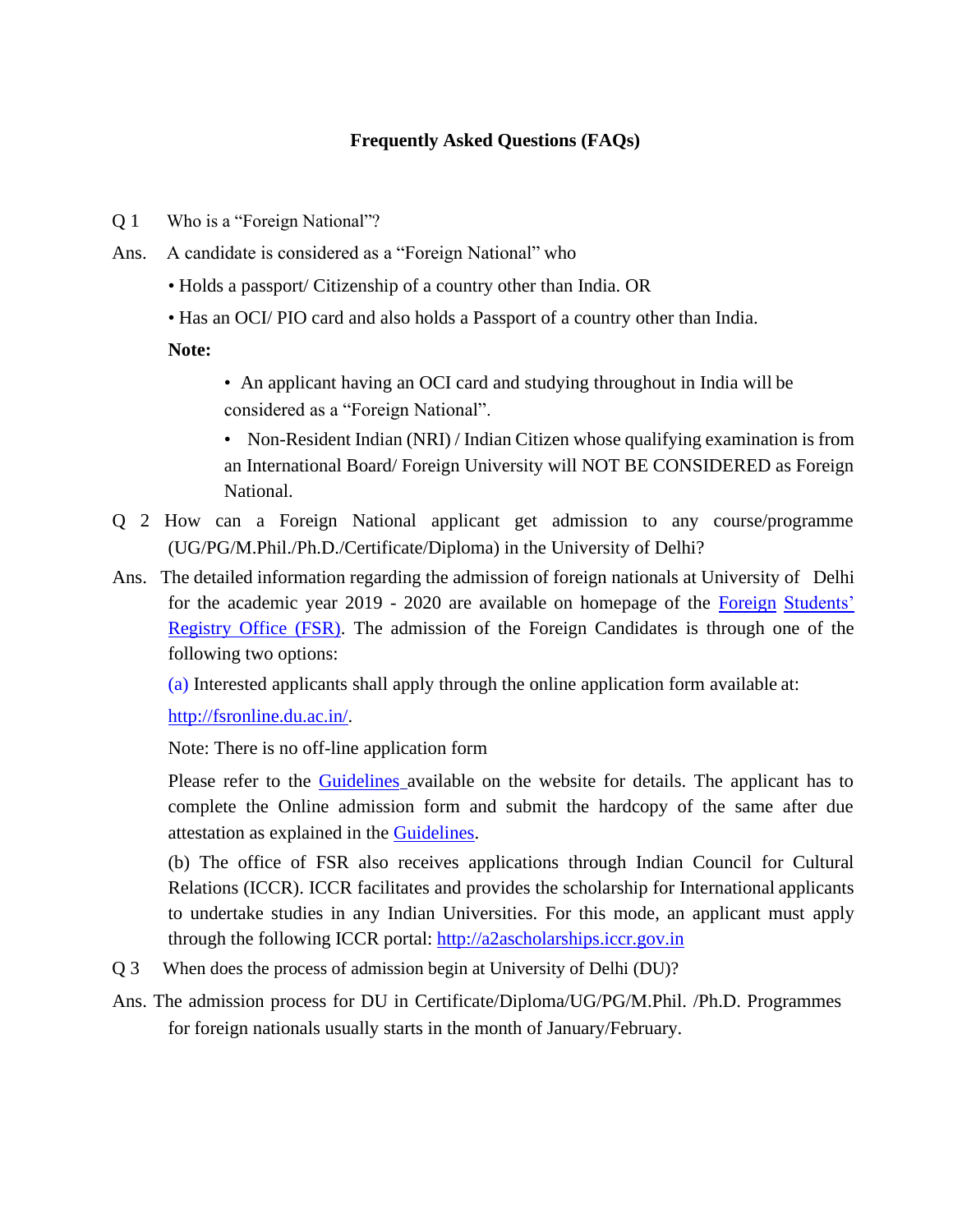For the academic year 2019-20 the process for seeking admission in DU has already started in the month of February 2019. Please check the relevant details on homepage of the [Foreign](http://fsr.du.ac.in/)  [Students' Registry Office \(FSR\).](http://fsr.du.ac.in/)

- Q 4 Is there any authorized agency or organization, other than FSR, University of Delhi for forwarding the application for admission to University of Delhi?
- Ans. Other than directly receiving the application which are filled through online mode, the office of FSR also receives applications through Indian Council for Cultural Relations [\(ICCR\)](http://www.iccr.gov.in/). There is no private agency for forwarding the applications for admission. A candidate can apply in multiple programmes/courses by choosing all the programmes/courses in which you wish to apply through a single online registration form.
- Q 5 What are the programmes offered to Foreign Nationals in the University of Delhi?
- Ans. The list of programmes at UG, PG, M. Phil, Ph. D, Diploma and Certificate level is provided on the homepage of FSR. Please click here for the list of [programmes.](http://fsr.du.ac.in/programme.html)
- Q 6 Is there any entrance examination conducted by University of Delhi to get admission in Certificate/ Diploma/UG/PG/M.Phil. /Ph.D. Programme for foreign nationals?
- Ans. Foreign national applicants are exempted from Entrance exams (if any conducted by University of Delhi) for admission in Certificate/ Diploma/ UG/PG/ M.Phil. / Ph.D. programme. The admission of foreign nationals at University of Delhi shall be made on the basis of the merit/performance in the qualifying examinations, subject to the fulfillment of the eligibility requirement for the said programme and the availability of seats.

**Note:** The Foreign National Applicants are required to provide the valid GMAT/ CAT score for admission in the following courses:

- Master in Business Administration (HRD),
- Master in Business Administration (International Business),
- Master in Business Administration (Business Economics)
- Ph.D. in Management Studies
- Q 7 Are foreign nationals required to give an entrance examination like CAT/GMAT etc.for admission to MBA programmes in DU?
- Ans. Yes, the Foreign National Applicants are required to provide the valid GMAT/CAT score for admission in the following courses:
	- Master in Business Administration (HRD),
	- Master in Business Administration (International Business),
	- Master in Business Administration (Business Economics),
	- Ph.D in Management Studies

## **Note: For MBA and Ph.D in Faculty of Management Studies a minimum of 650 GMAT score is mandatory.**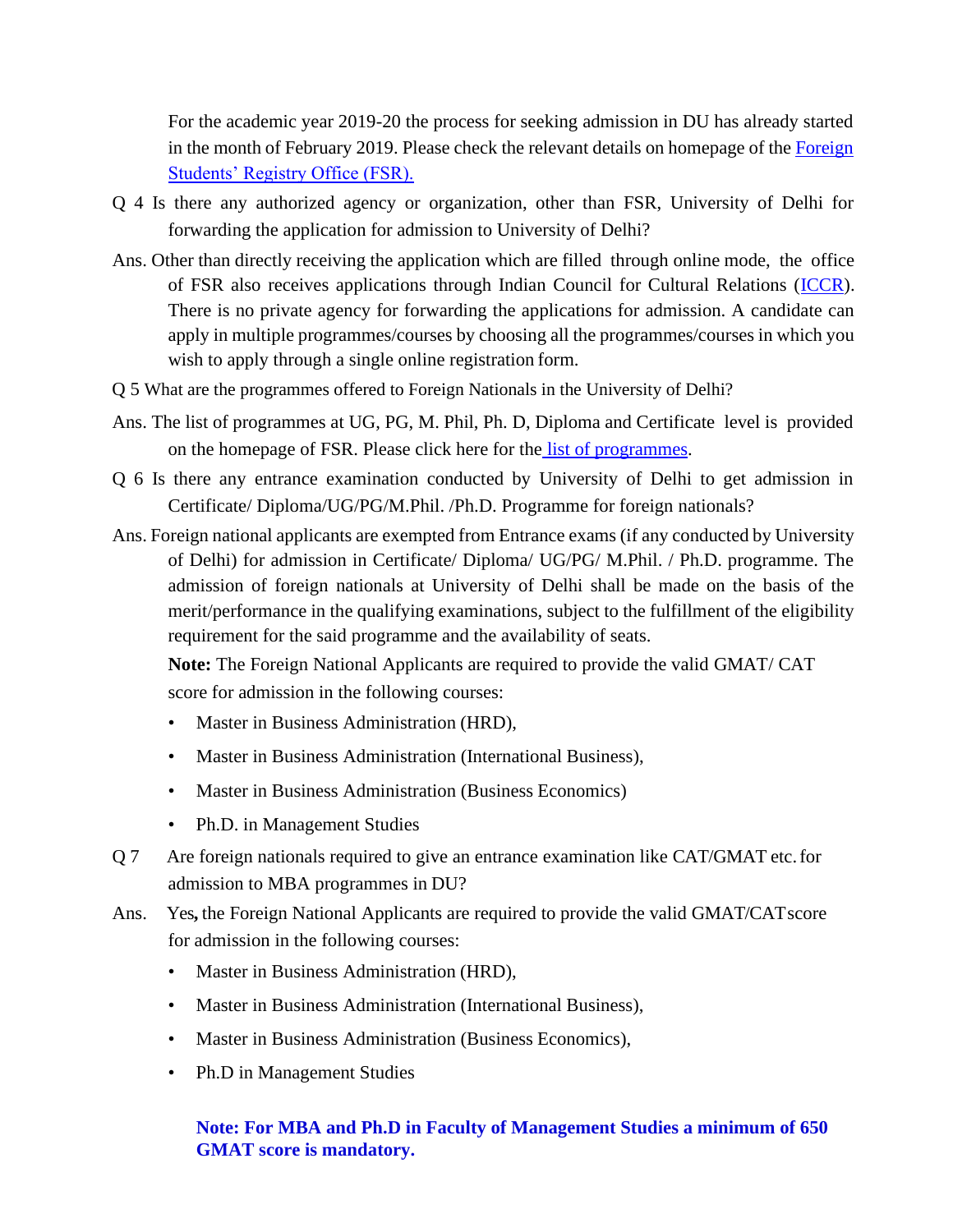Please refer to admission guidelines available for different MBA programmes on the Department websites. For getting details about Master of Business Administration (MBA) and Ph. D Programme in Management Studies, visit concerned departments' website:

Department of Business Economics:<http://dbe-du.org/home.php>

Department of Commerce:<http://www.commercedu.com/>

Faculty of Management Studies: http://www.fms.edu/?q=node/17

- Q 8 What are the documents required at the time of registration?
- Ans. For the list of documents required by the FSR office, please refer to "Necessary documents to be uploaded" in [Admission Guidelines.](http://fsr.du.ac.in/pdf/22-02-2019-Guidelines_FSR.pdf)
- Q 9 Is there any requirement of qualifying the English Proficiency Tests like Academic IELTS/ TOEFL etc. for getting admission in the undergraduate (UG) course?
- Ans. Yes, it is required for all foreign nationals. However, this may be exempted for the students who passed the last qualifying Examination with English as a subject, either from any Indian Boards or their equivalent.
- Q 10 Do I require an English Proficiency Tests like Academic IELTS/ TOEFL etc. if I have done my undergraduate courses in India and my medium of instruction has been English?
- Ans. Applicants who have studied from Indian University at the undergraduate level having English as medium of instruction, are exempted from IELTS/ TOEFL.
- Q 11 What type of Medical Insurance is required to be produced at the time of admission?
- Ans. It is mandatory for all foreign nationals to possess medical insurance policy with evacuation clause for the period of their study and stay in the University of Delhi.

Note: Tibetan candidates and Overseas Citizens of India (OCI card holders)/ PIO cardholders will have to furnish only medical insurance. A simple insurance without an evacuation clause will be enough for these applicants.

- Q 12 What is the 'Evacuation Clause' in the medical insurance?
- Ans. An evacuation clause enables a student to claim reimbursement for his/her evacuation from the country, where he/she is studying, in case he/she has to be sent back to his/her country due to medical reasons.
- Q 13 Do I require some sort of approval document from the Indian embassy in my country if I have an OCI card?
- Ans. The candidate has to obtain a "No Objection Certificate" from their Country's Embassyin India.
- Q 14 How much tuition fee is payable by a foreign national student?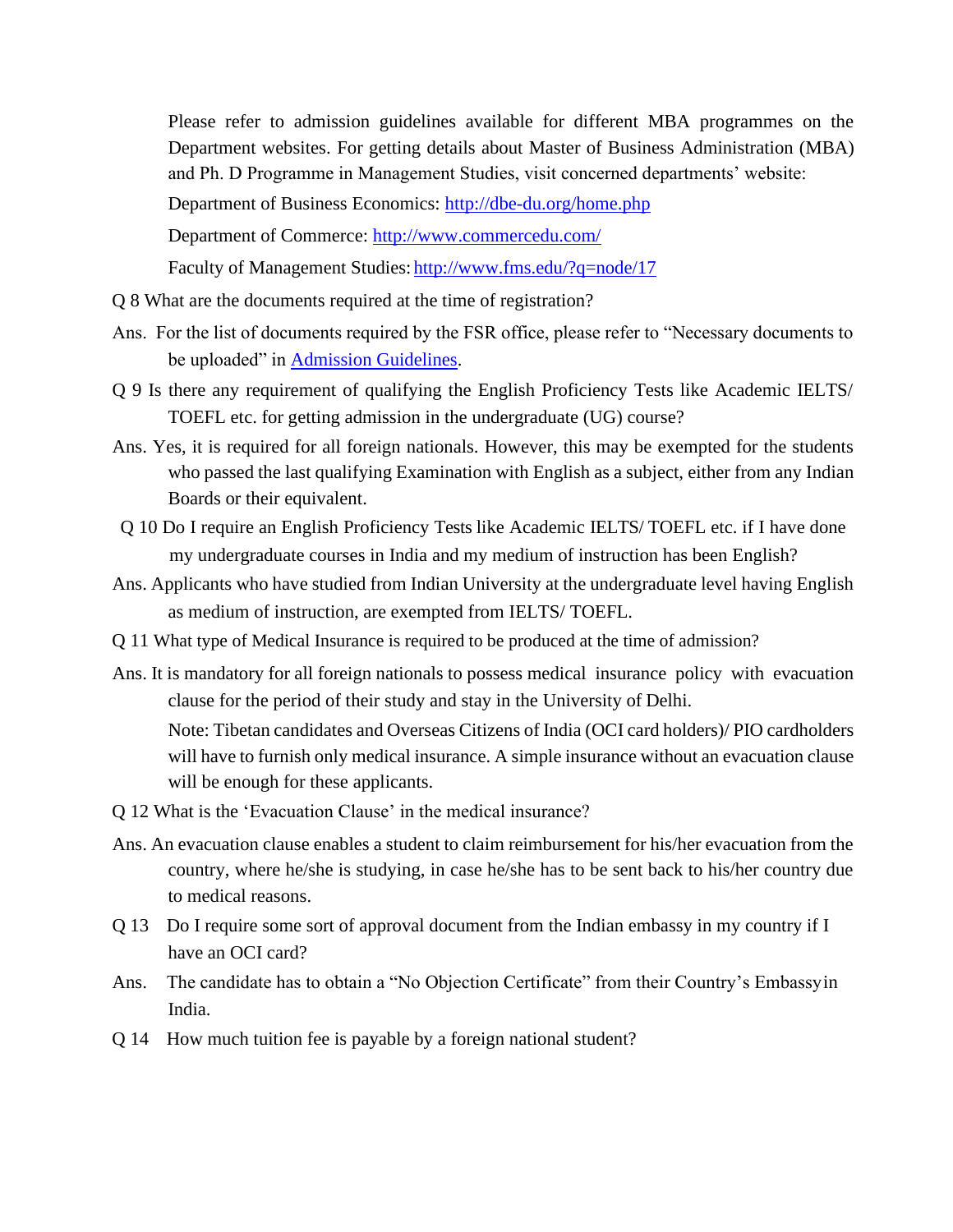- Ans. The foreign national student's tuition fee is same as that of an Indian Student. However, they have to pay registration fee at the FSR and also at College/Department. The approximate tuition fee and registration fee is provided in the [Guidelines](http://fsr.du.ac.in/pdf/22-02-2019-Guidelines_FSR.pdf)
- Q 15 In which currency a foreign national has to pay tuition fees and other charges?
- **Ans.** The student has to pay the fee in "Indian National Rupee" (INR) online. They may use international credit cards for making this online payment.
- Q 16 What type of visa is required for admission to various programmes in DU?
- Ans. The following types of visa is required for admission to various degree programmes: *[Student Visa](https://boi.gov.in/content/student-visa-s)* for all/UG/PG/M.Phil Programmes

*[Research Visa](http://mha1.nic.in/pdfs/OverviewReserchVisa2014.pdf)* for Ph.D programmes.

The visa must be endorsed in the name of the University of Delhi. No other endorsement will be acceptable.

- Q 17 Whether foreign national students will be provided hostel accommodation?
- Ans. University of Delhi has one [International Students' House for Men](http://ish.du.ac.in/) and one [International](http://www.du.ac.in/du/index.php?page=university-hostel-for-women) [Students' Hostel for Women.](http://www.du.ac.in/du/index.php?page=university-hostel-for-women) In addition, University of Delhi has 7 Post-Graduate hostels for men and 4 Post-Graduate hostels for women. Few seats are reserved for foreign students in each of these hostels. The seats in the hostel are allocated according to the merit. However, all Foreign Students may not get a hostel seat due to paucity of available Hostel rooms and high demand. Apart from the above, some colleges of the University of Delhi too provide hostel facilities to foreign nationals.
- Q 18 What is the procedure of getting into hostels?
- Ans. The selection in hostels is strictly based on merit of the candidate. Once a candidate gets admission in a college offering hostel facility then, they have to apply separately for hostels.
- Q 19 What is the period of semesters and vacations?
- Ans. The details of Semesters and vacations are provided in the academic calendar approved by the university for each academic year. For reference, **Academic Calendar** for Under- Graduate and Post-Graduate courses for the Academic Year 2018-2019 is available at the university of Delhi website.
- Q 20 Where should I go if I have health issues?
- Ans. There are Health Centres under the aegis of World University Services located in the North (Main) and South Campus of the University of Delhi. You may visit these centres for medical attention.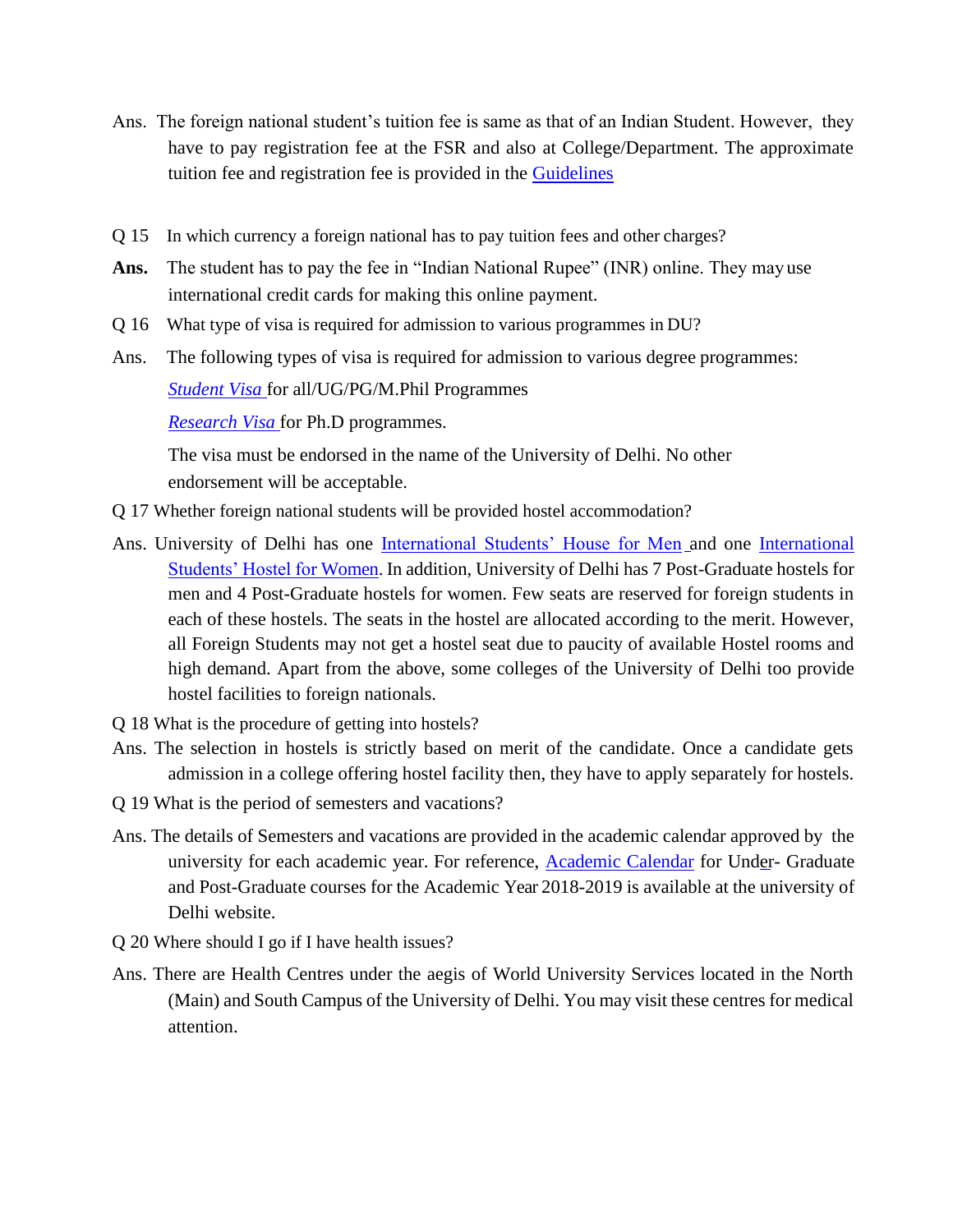- Q 21 Am I required to register with any office other than FSR after arrival in India? If so, what is the time duration?
- Ans. It is mandatory that you register with the [Foreigner Regional Registration Office \(FRRO\)](https://indianfrro.gov.in/frro/) within 14 days of arrival.
- Q 22 I don't have my passport at present. Can I apply online for admission?
- Ans. Passport is a mandatory document required at the time of online application. However, if the process of obtaining passport is underway, you may apply now. In this case you need to upload the receipt of your application for obtaining passport while applying online. In this case, your admission will be subject to the production of original passport at the time of admission,
- Q 23 The result of my qualifying degree will be announced in the month of November 2019. Can I apply online now?
- Ans**.** You may apply next year (Academic year 2020-2021) as admissions are granted on the basis of the merit in the qualifying examinations, subject to the availability of seats and submission of the result of the qualifying degree before the last date of admission.
- Q 24 In the [Guidelines](http://fsr.du.ac.in/pdf/22-02-2019-Guidelines_FSR.pdf) it is mentioned that applicants from Afghanistan and Nepal may submit the hard copy of their application to their respective embassies. Since I am from Afghanistan, should I submit my application to Indian embassy in Kabul or Afghanistan embassy in New Delhi or to the FSR office?
- Ans**.** You may directly send your printed application to the office of FSR after attestation or to the Afghanistan embassy in New Delhi.
- Q 25 I would like to apply for B. A (Honours) Journalism course at DU. In the application form there is a space to put signature, designation and office seal. What should I do here?
- Ans. Please read the **[Guidelines](http://fsr.du.ac.in/pdf/22-02-2019-Guidelines_FSR.pdf)** available on the website, which clearly mentions that the attestation of the form is from the Indian Diplomatic Representative or a responsible Official of the Ministry of Education of applicant's country or an Official of the applicant's country's Embassy /High Commission in India. In case any embassy/ High Commission refuse to attest the application, one should obtain a No Objection Certificate (NOC) from the applicants' country's embassy clearly stating that the candidate is a foreign national. The signature, designation and office seal refers to the attesting authority or the authority issuing the above mentioned NOC.
- Q 26 I am presently studying at one of the Indian universities in India. Do I need to provide migration certificate and recommendation letter from my current university?
- Ans. You will be required to submit the migration certificate from the present university in India at the time of admission in DU.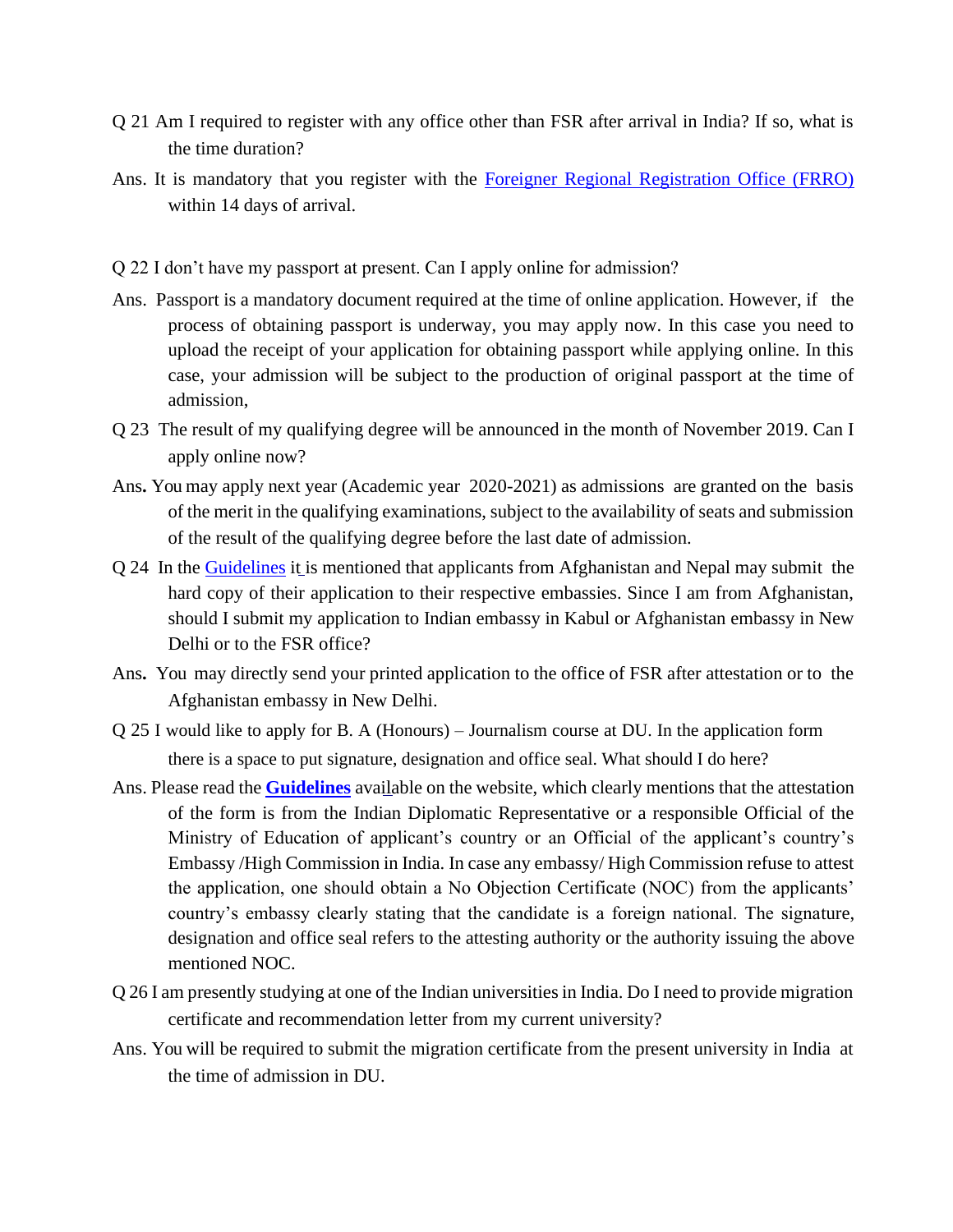Q 27 When can I expect communication regarding admission from the office of FSR?

Ans. You will be informed about admission status (selection/rejection) by the month of May/June-2019.

- Q 28 How should I put my signature on the online registration form?
- Ans. You are supposed to upload the scan copy of your signature in the upload section.
- Q 29 I haven't studied from Indian Boards and I don't have an AIU certificate at present. Can I provide the certificate later?
- Ans. You should apply for AIU certificate immediately and can send it through email to FSR office as soon as it is available, but not later than  $30<sup>th</sup>$  May 2019. Your application will not be considered without the AIU certificate. Delay in submission of the AIU certificate will cause further delay in processing your application for admission.
- Q 30 I don't have TOEFL/IELTS qualifying scorecard at present. Can I apply online now?
- Ans. You may apply online now, but you need to submit the TOEFL/IELTS scorecard at the earliest, so that your application is processed further.
- Q 31 Do I need to provide syllabus of papers of my qualifying examination?
- Ans. Students who have studied from Indian Boards are not required to provide the syllabus (except in some cases, where equivalence is not clear). For non-Indian Boards, in the absence of AIU certification, the syllabus of papers will be required to be submitted to ascertain the required equivalence.
- Q 32 I am a student from China and my transcripts are available in Chinese. What should I do?
- Ans. You need to provide an English translation of your transcripts, and the translation should be duly attested by the concerned school/University/Board or by a responsible officer of the Ministry of Education in your country.
- Q 33 I forgot my email account using which I created my registration account during "Sign Up". What should I do?
- Ans. You should remember your email account used during the "Sign Up" process at the time of registration, failing which we will not be able to help you. You can use "Reset Password" option on the portal. If all fails, you should contact us or call at technical help number.
- Q 34 What should be done if the University website link stops or hangs?
- Ans. All possible measures are taken during the development phase to avoid such a situation. However, such a problem can arise due to internet issues or if a large number of applicants login simultaneously. You are advised to click on "Submit" button on each page/session separately to save the information. You may proceed with filling up of the remaining online registration form after refreshing the link or re-logging into your account. If all fails, you should contact us or call at technical help number.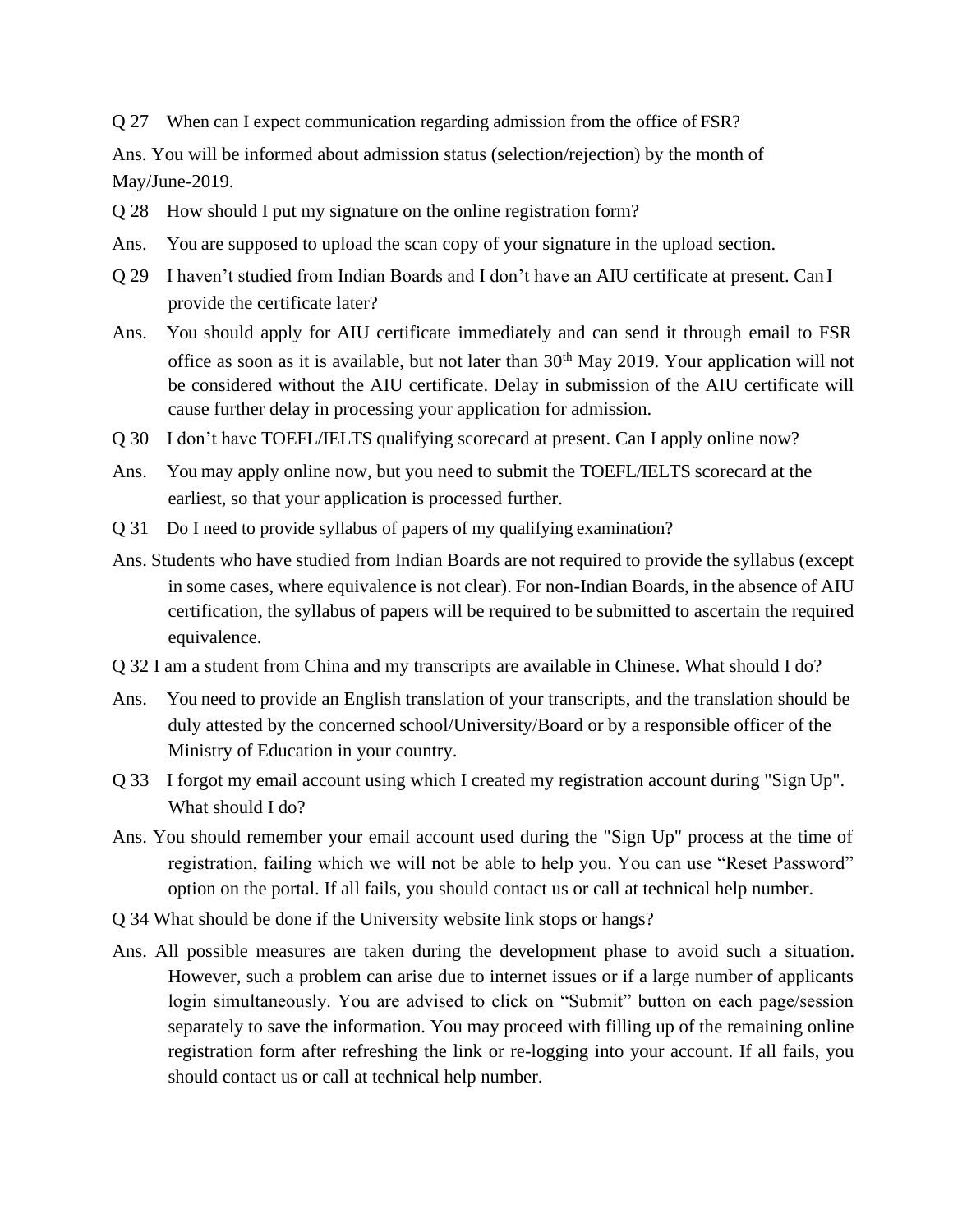Q 35 Will there be any disadvantage for gap year students?

- Ans. No, there is no disadvantage to gap year students and they would be treated at par with regular students. They should meet the requisite criteria for admission and must possess the necessary documents/certificates.
- Q 36 Will the applicants be given admission on a first come, first serve policy?
- Ans. Admissions in the colleges are not based on first come first serve policy. Instead, the applicant who has filled the online registration form and satisfies the criteria for a particular programme/course in a particular college will be considered for admission as per merit. The international students who are awarded scholarship by ICCR, New Delhi, and the sponsored candidates from different Foreign Governments for training and studies shall be given preferential admission and grant of hostel accommodation.
- Q 37 I am a science student. Can I apply for Bachelor with Honours inArts/Humanities subjects?
- Ans. You can apply for Bachelor with Honours in Arts/Humanities subjects provided you fulfil specific eligibility condition and meet the requisite cut-off for the programme/course you wish to seek admission.
- Q 38 Once I have taken admission in a particular subject, can I change my subject during the programme of study or after completing first year?
- Ans. Once you are admitted in a particular subject, you can change your subject only before the last date of admission on a written request from you and approved by the Admission Committee, provided you have applied for that programme in your online registration form, meeting the requisite criteria and provided seats are available. You cannot change your subject during the programme of study or after completing first year of your study.
- Q 39 I am studying in India. Can I fill online registration form even if I have compartment in class XII?
- Ans. Yes, you can fill online registration form even if you have compartment in class XII. But, you will get admission only if you fulfil the minimum eligibility criteria/meeting cut-offlist of that programme/college during stipulated period.
- $Q$  40 I did not have Mathematics in class  $12<sup>th</sup>$ . Can I opt for Economics (Hons.) or B.Com. (Hons.)?
- Ans. No, you cannot opt for Economics (Hons.) or B. Com. (Hons.) without having studied Mathematics at class  $12<sup>th</sup>$ . You are eligible for B.Com.
- Q 41 Is an applicant/candidate required to be present in-person on the day of admission?
- Ans. It is mandatory for the applicant to be present on the day of admission along with the desired documents/certificates.
- Q 42 Can I take admission in two different programmes or same programme in different colleges?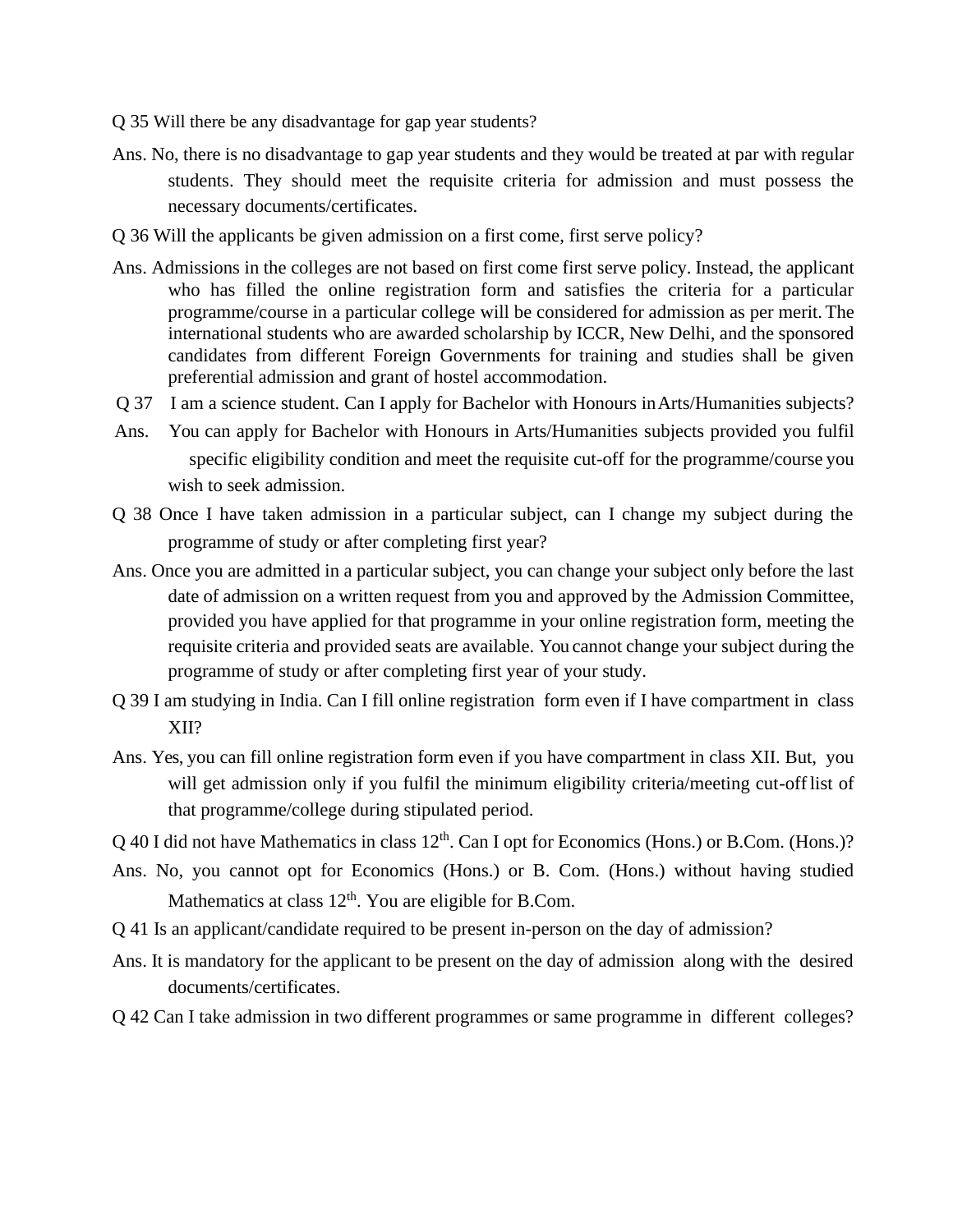- Ans. No, you cannot take admission simultaneously in two different programmes or same programmes in different colleges. In case you take admission at two places, your admission will be cancelled from both the colleges/programmes.
- $Q$  43 I have an OCI card. I have completed my class  $12<sup>th</sup>$  from NIOS (National Institute of Open Schooling). Can I get admission in regular college?
- Ans. Yes, you can get admission in regular college in a particular programme/course provided you have applied in that programme/course and meet the cut-off criteria.
- Q 44 I am also interested in applying to colleges having minority status, how can I apply?
- Ans. You would complete their registration form separately once their registration process will start. It is mandatory for the candidates who wish to apply to colleges having minority status to mention the university registration number which is generated through the online registration process.
- $Q$  45 I have just passed class  $12<sup>th</sup>$  with science subjects. Can I apply in Delhi University through online form? I am also interested in applying at St. Stephens and Jesus Mary College.
- Ans. Yes, you can apply for undergraduate programmes through online form as per the schedule. This form is applicable for all programmes in various colleges. For applying to minority colleges like St. Stephens and Jesus and Mary, you are also required to visit the portal of these colleges to fill their registration form separately. However, it is mandatory for the Applicants who wish to apply to minority colleges to enter the university registration number in the online form of the minority colleges. These colleges shall follow the admission procedures notified well in advance, on their websites.
- Q 46 If my result is awaited, Can I submit the online registration form?
- Ans. Yes, you can submit the online registration form by entering "Result Awaited" in the corresponding field while entering the information. However, you will have to fulfil the minimum eligibility criteria during stipulated period.
- Q 47 Can I enroll myself for a certificate language programme along with my regular graduation programme?
- Ans. Yes, many colleges offer part time certificate programmes in office management, foreign languages etc. However, it is advisable not to enroll yourself for any of these during the 1st year. In first year, you may first try to understand how your regular programme works and you can then plan about your certificate programme accordingly.
- Q 48 Can I apply in multiple programmes/courses in an online form?
- Ans. Yes, you may select maximum of three programmes/courses of your interest through a single online registration form.